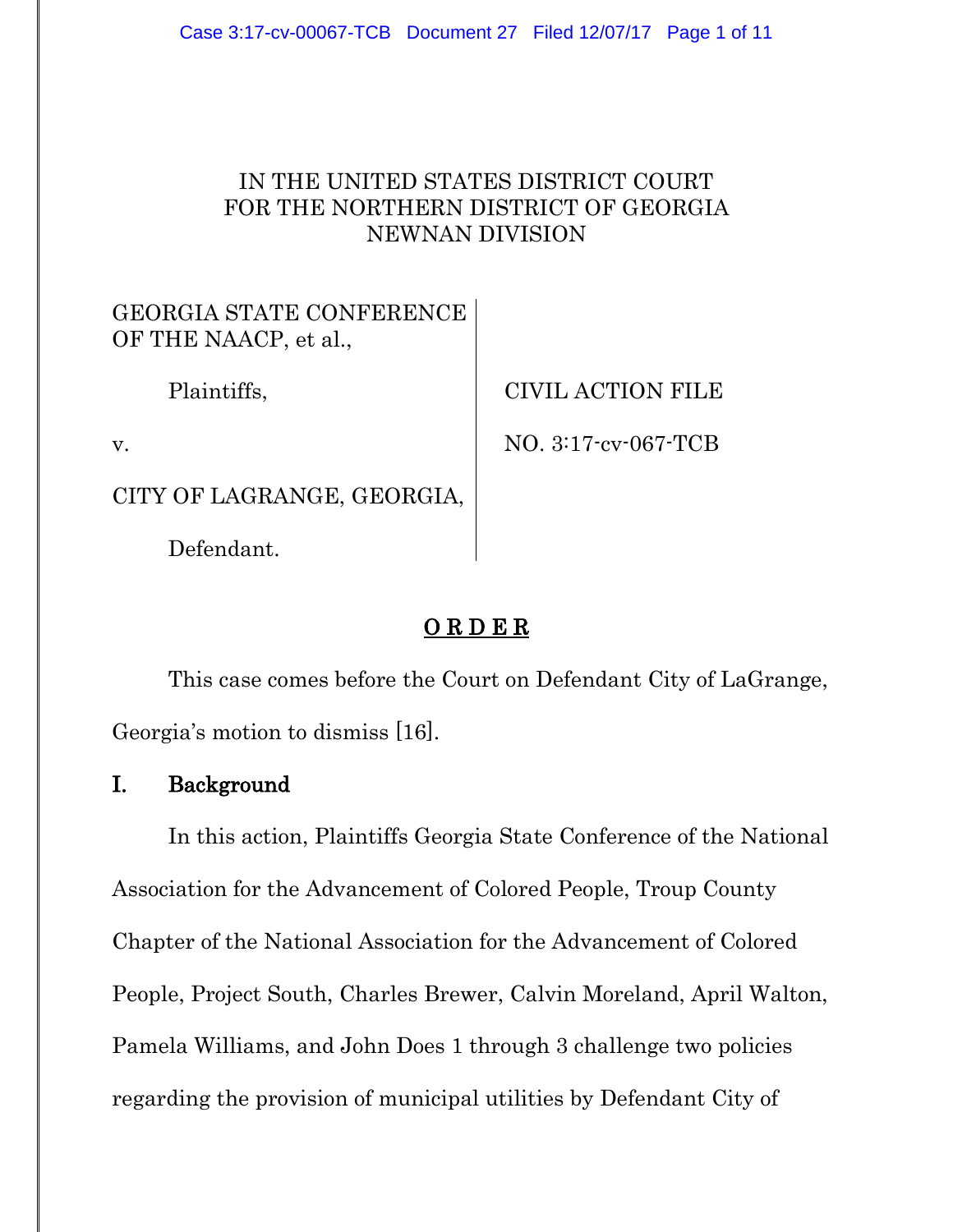LaGrange, Georgia. Plaintiffs assert three claims: (1) violation of the Fair Housing Act, 42 U.S.C. § 3604(b); (2) tortious interference with utility services; and (3) unconscionability.

The City is the sole provider of various utilities (electricity, water, and gas) to its residents. Two of the City's policies are at issue: (1) the policy requiring a new utility customer to supply his or her Social Security number along with a state- or federal-issued photo identification (the "Immigrant Utilities Policy"), and (2) the policy requiring an individual to pay all debts he or she owes to the City to receive City utilities (the "Court Debt Policy").

Plaintiffs contend that the Immigrant Utilities Policy disproportionately harms Latinos because many immigrants (including some who are lawfully present) are ineligible to obtain the required documents and that this policy is not justified by any legitimate purpose (because the City could allow, e.g., Individual Taxpayer Identification Numbers to suffice as identification).

Plaintiffs further contend that the Court Debt Policy has a disproportionate and discriminatory effect on African Americans, is the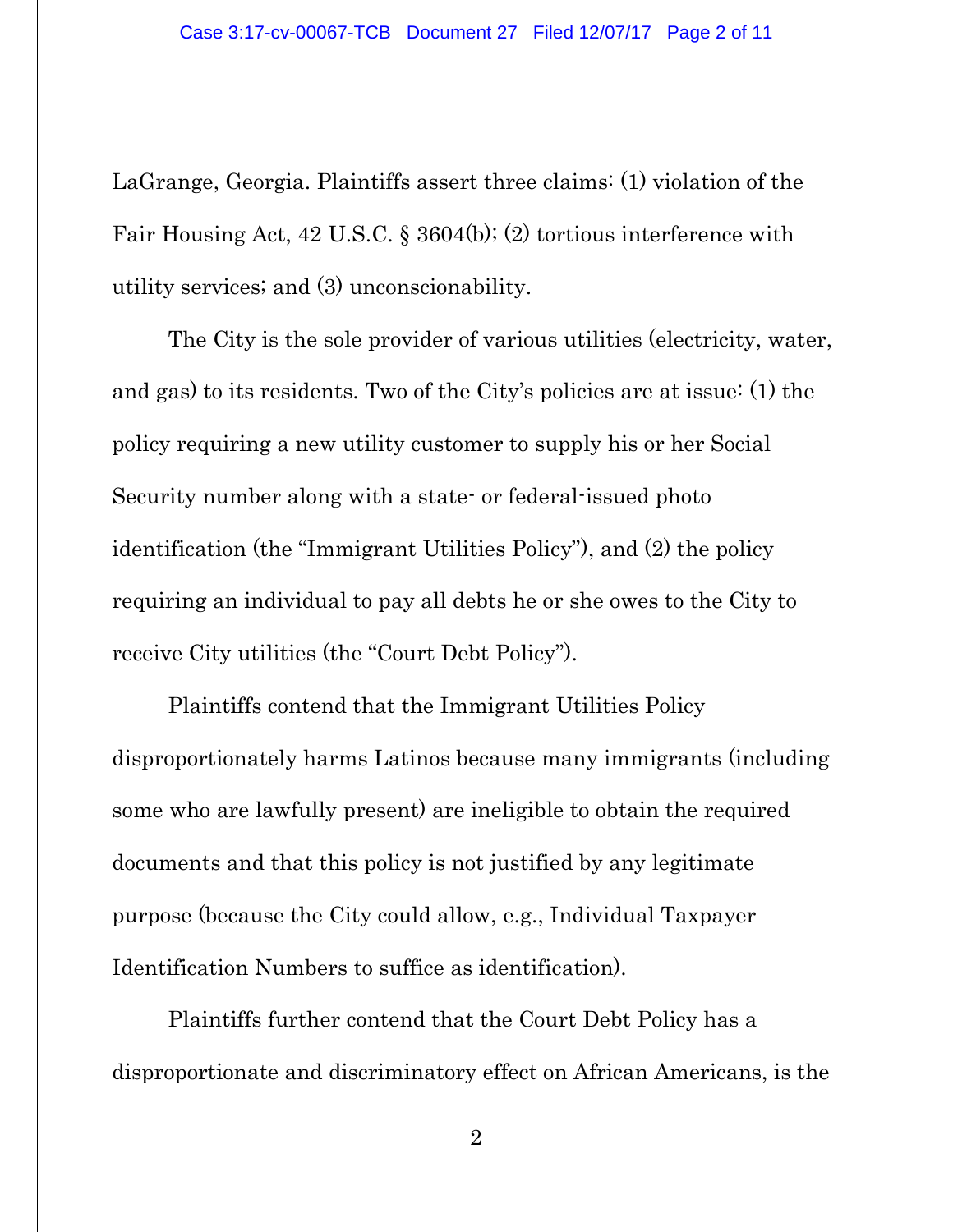only policy of its kind by any municipality in the nation (so the City could pursue any interest in obtaining satisfaction of its debts in other, less discriminatory ways), and is not legitimately justified by the City.

Plaintiffs allege the following harm to the individuals: (1) Walton's utilities were disconnected due to court debt, forcing her to abandon her home until they were restored; (2) Brewer has faced threats of disconnection due to court debt; (3) Moreland fears disconnection and being forced to leave LaGrange; (4) Williams has lost thousands of dollars in rental income based on her tenants' utilities being disconnected due to court debt; (5) John Doe 1 relies on his landlord to maintain a utilities account because he does not have a Social Security number; (6) John Doe 2 has a utilities account in his landlord's name because he does not have a Social Security number and has not purchased a home because he would be unable to get utility services in his name; and (7) John Doe 3 owns a home but has his utility account in a friend's name because he does not have a Social Security number. The organizations contend that they suffer injury because their members are subject to these allegedly discriminatory and unlawful policies.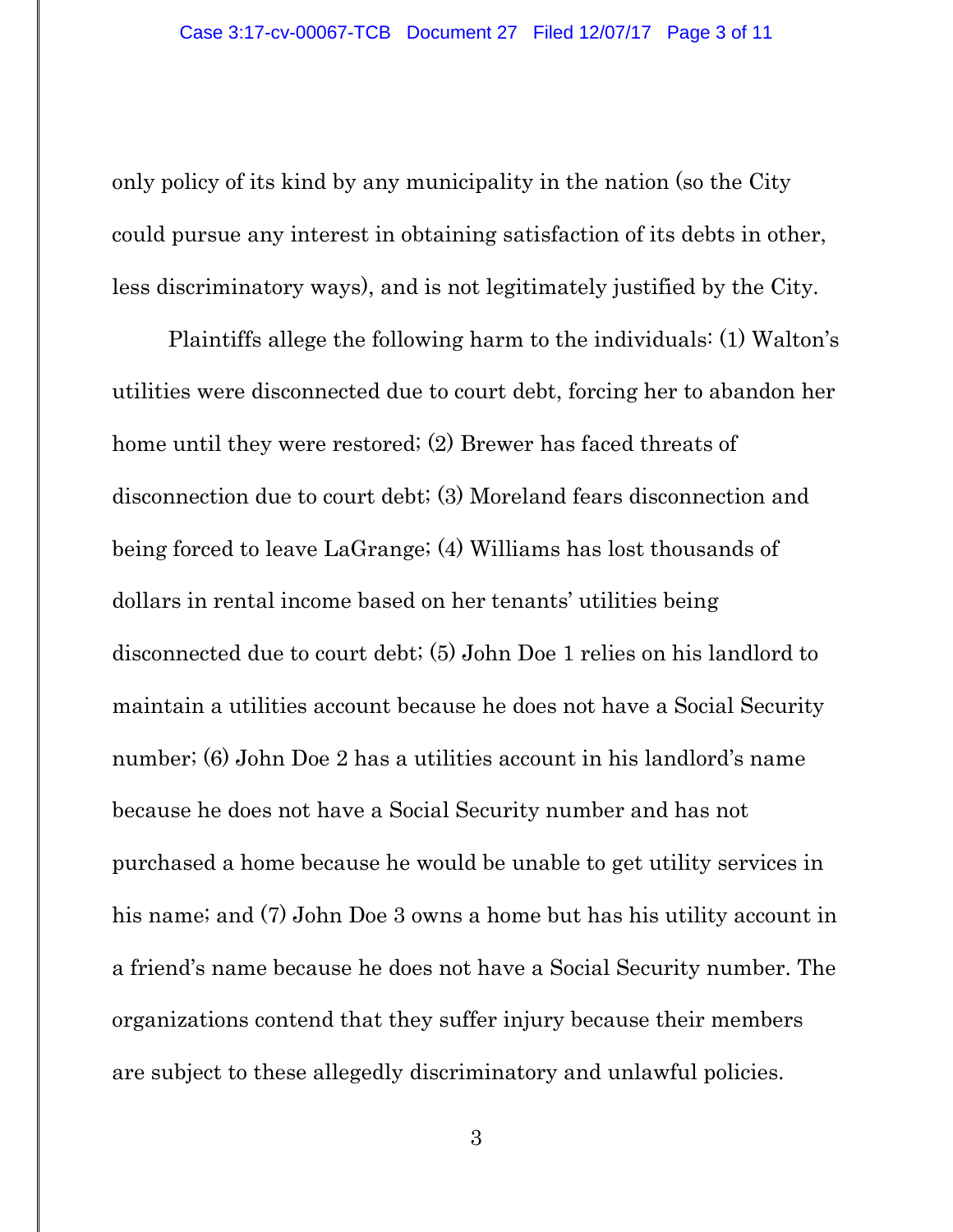Plaintiffs' complaint contains one federal cause of action: violation of the Fair Housing Act, 42 U.S.C. § 3604(b). The complaint also contains two state claims: tortious interference with utility services and unconscionability. Plaintiffs seek (1) injunctive relief against the City, prohibiting it from enforcing the relevant policies; (2) a declaratory judgment that the City's conduct in enforcing the policies violates the Fair Housing Act and breaches the duty the City owes to Plaintiffs, and that any contract provision arising from or seeking to enforce the Court Debt Policy is substantively and procedurally unconscionable; (3) compensatory damages for Moreland, Brewer, Walton, Williams, and the Georgia NAACP; (4) attorneys' fees and costs pursuant to 42 U.S.C. §§ 1920 (sic) and 3613; and (5) prejudgment interest.

The City has moved to dismiss Plaintiffs' complaint, arguing the following: (1) courts in this circuit do not construe similar sections of the Fair Housing Act to reach post-acquisition conduct (i.e., conduct that occurs after a party has acquired a home), such as that alleged to be relevant here; (2) the Supreme Court, in endorsing recovery under the disparate-impact theory for claims under 42 U.S.C. § 3604(a), did not

4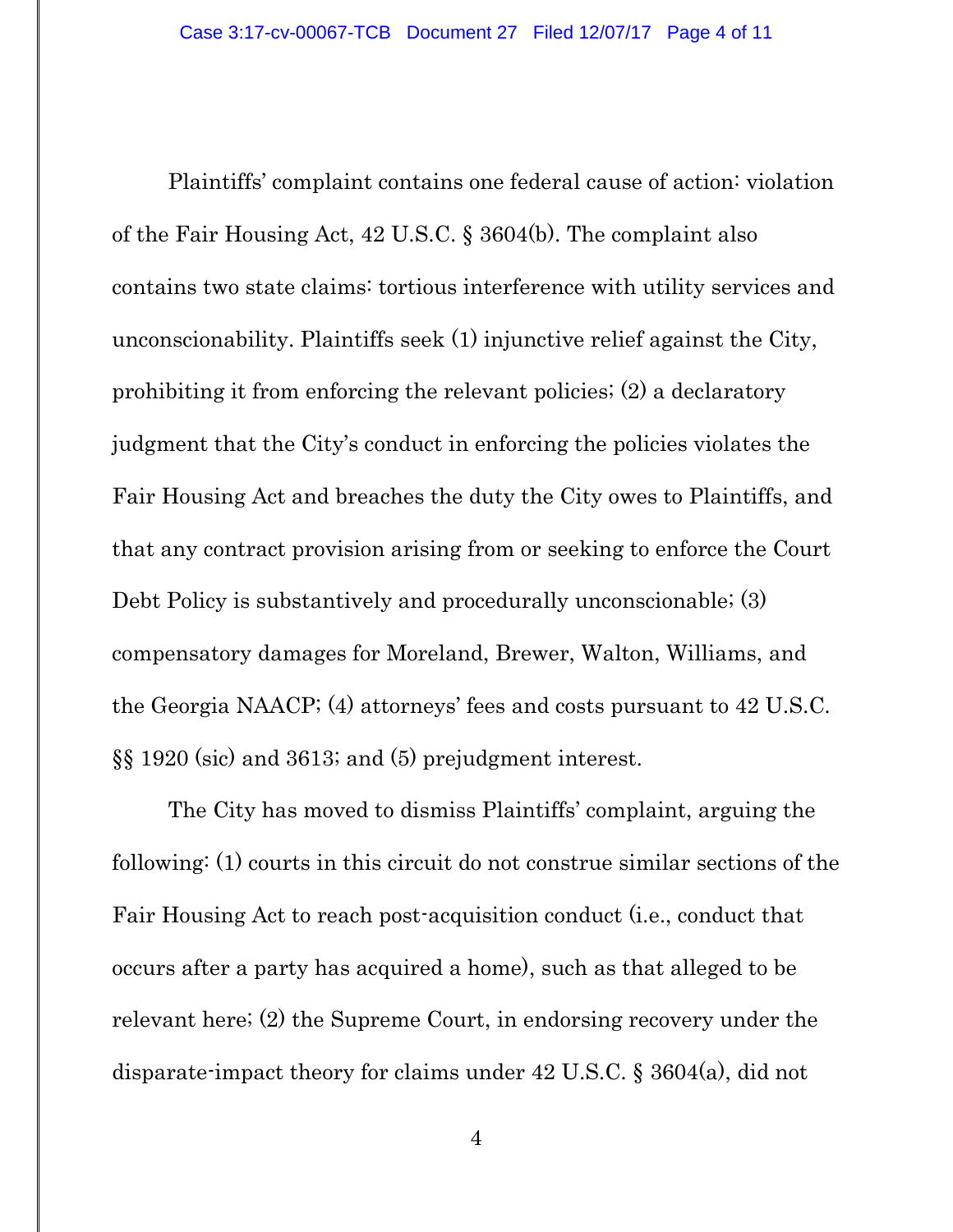extend such recovery to claims (such as Plaintiffs') under § 3604(b); and (3) even if Plaintiffs' theory of recovery is available, Texas Department of Housing & Community Affairs v. Inclusive Communities Project, Inc., 135 S. Ct. 2507 (2015), demonstrates that the complaint fails to state a claim because the City's policies are reasonable, not artificial, arbitrary, or unnecessary, and Plaintiffs fail to plead the required "robust causality."

Because no Plaintiff with standing pleads discriminatory conduct that precedes or is contemporaneous with acquisition of housing, Plaintiffs fail to state a claim under the Fair Housing Act, and the Court need not address the City's remaining arguments.

#### II. Discussion

Under Federal Rule of Civil Procedure 12(b)(6), a complaint will be dismissed for failure to state a claim upon which relief can be granted if it does not plead "enough facts to state a claim to relief that is plausible on its face." Bell Atl. Corp. v. Twombly, 550 U.S. 544, 570 (2007); see also Ashcroft v. Iqbal, 556 U.S. 662, 678 (2009). In considering a defendant's motion to dismiss under Rule 12(b)(6), the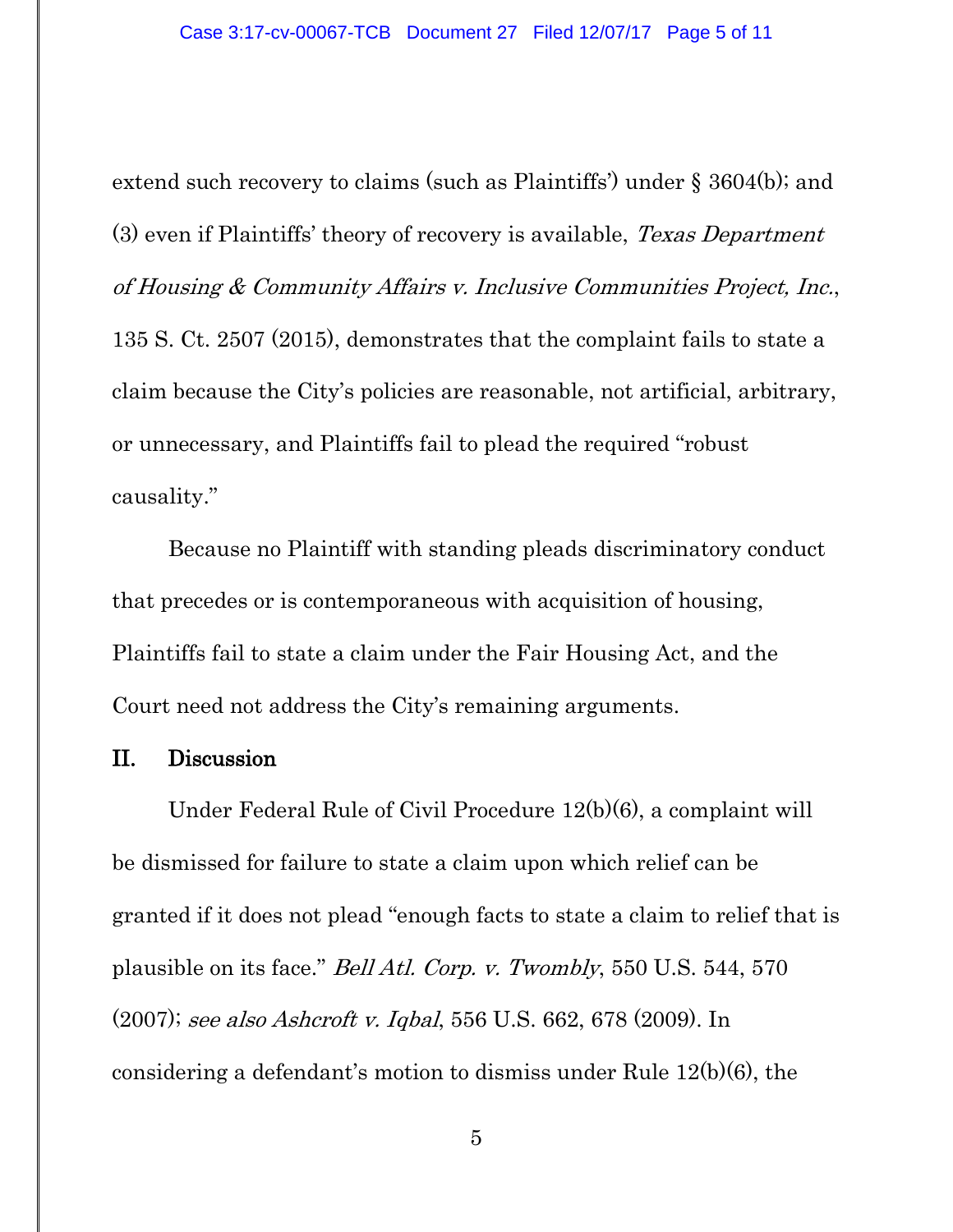allegations in the complaint must be accepted as true and construed in the light most favorable to the plaintiff. Powell v. Thomas, 643 F.3d 1300, 1302 (11th Cir. 2011). But the court need not accept the plaintiff's legal conclusions, nor must it accept as true legal conclusions couched as factual allegations. Iqbal, 556 U.S. at 678. Thus, evaluation of a motion to dismiss requires two steps: (1) eliminate any allegations in the complaint that are merely legal conclusions, and (2) where there are well-pleaded factual allegations, "assume their veracity and . . . determine whether they plausibly give rise to an entitlement to relief." Id. at 679.

The City contends that the Court should dismiss Plaintiffs' complaint because it pleads only discrimination occurring after acquisition of housing, and § 3604(b) requires that discrimination occur at the time of acquisition. Only one Plaintiff has pleaded discriminatory conduct before acquisition. [1] ¶ 192 ("Mr. Doe #2 would like to maintain a utilities account in his own name, as the inability to do so limits Mr. Doe #2's housing options. For example, Mr. Doe #2 would like to purchase a home in LaGrange, but has not done so because he would

6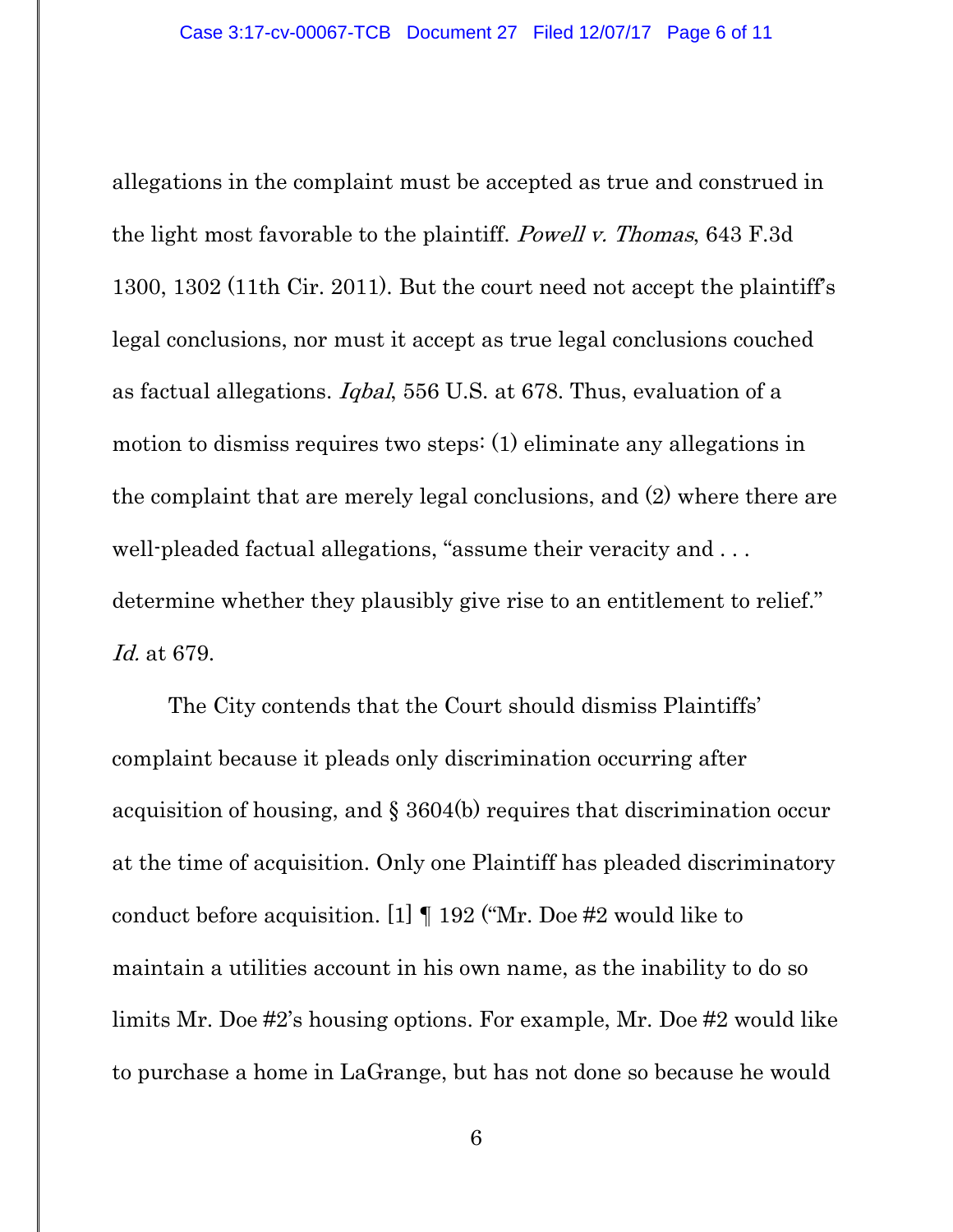not be able to get utility services at any home he purchases in LaGrange."). However, this allegation is not sufficiently concrete for Mr. Doe #2 to have standing. Standing must be concrete, and not merely speculative. Lujan v. Defs. of Wildlife, 504 U.S. 555, 560–61 (1992). This means that the injury must be actual or imminent, not merely hypothetical or a conjecture. Spokeo, Inc. v. Robins, 136 S. Ct. 1540, 1548 (2016). Mr. Doe #2 has not pleaded that he, for instance, applied for utility services and was turned down. Instead, his allegation that he "would like" to purchase a home but has been unable to do so is hypothetical and speculative.

All remaining Plaintiffs' claims involve post-acquisition conduct: disconnection of utilities, fear of disconnection, loss of rental income, or maintaining a utilities account in another person's name. These allegations, as serious as they may be, fail to state a claim under the Fair Housing Act. Courts within the Eleventh Circuit have endorsed a narrow reading of the Act, such that it applies only to conduct occurring at the time of acquisition:

There is a split of authority as to whether Section 3604 (b) applies to the provision of services only in connection with

7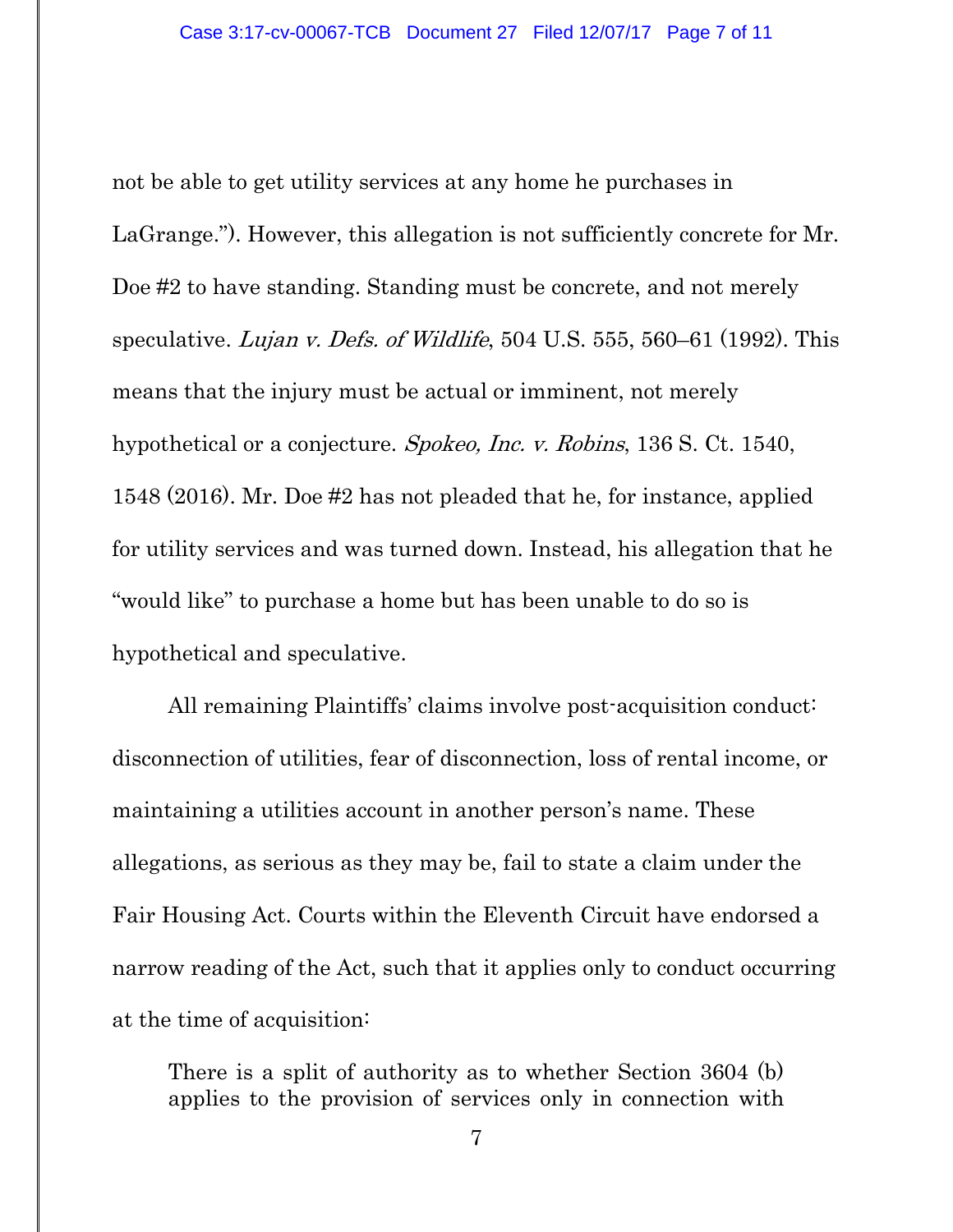the sale or rental of housing, or whether it extends to services beyond the point of sale. However, it appears that courts in the Eleventh Circuit that have considered this issue have applied the narrower construction, on the grounds that it is "more consistent with the plain language of the statute." As this appears to be the better reasoned interpretation, the Court follows this approach here and finds that the statute does not encompass Defendants' alleged discrimination against those who have already acquired and are now in possession of their homes.

Paulk v. Ga. Dep't of Transp., No. CV 516-19, 2016 WL 3023318, at \*9 (S.D. Ga. May 24, 2016) (citations omitted). The Court agrees that this is the proper reading of the Fair Housing Act.

Plaintiffs contend that Eleventh Circuit law supports a broader reading of the Fair Housing Act. However, the two Eleventh Circuit cases upon which Plaintiffs rely involve § 3604(f), which, unlike § 3604(b), explicitly covers post-acquisition behavior. See, e.g., Hunt v. Aimco Props., L.P., 814 F.3d 1213 (11th Cir. 2016); Wells v. Willow Lake Estates, Inc., 390 F. App'x 956 (11th Cir. 2010); see also 42 U.S.C. § 3604(f)(1)(B) (applying the statute to discrimination against "a person residing in or intending to reside in that dwelling *after it is so sold*, rented, or made available") (emphasis added).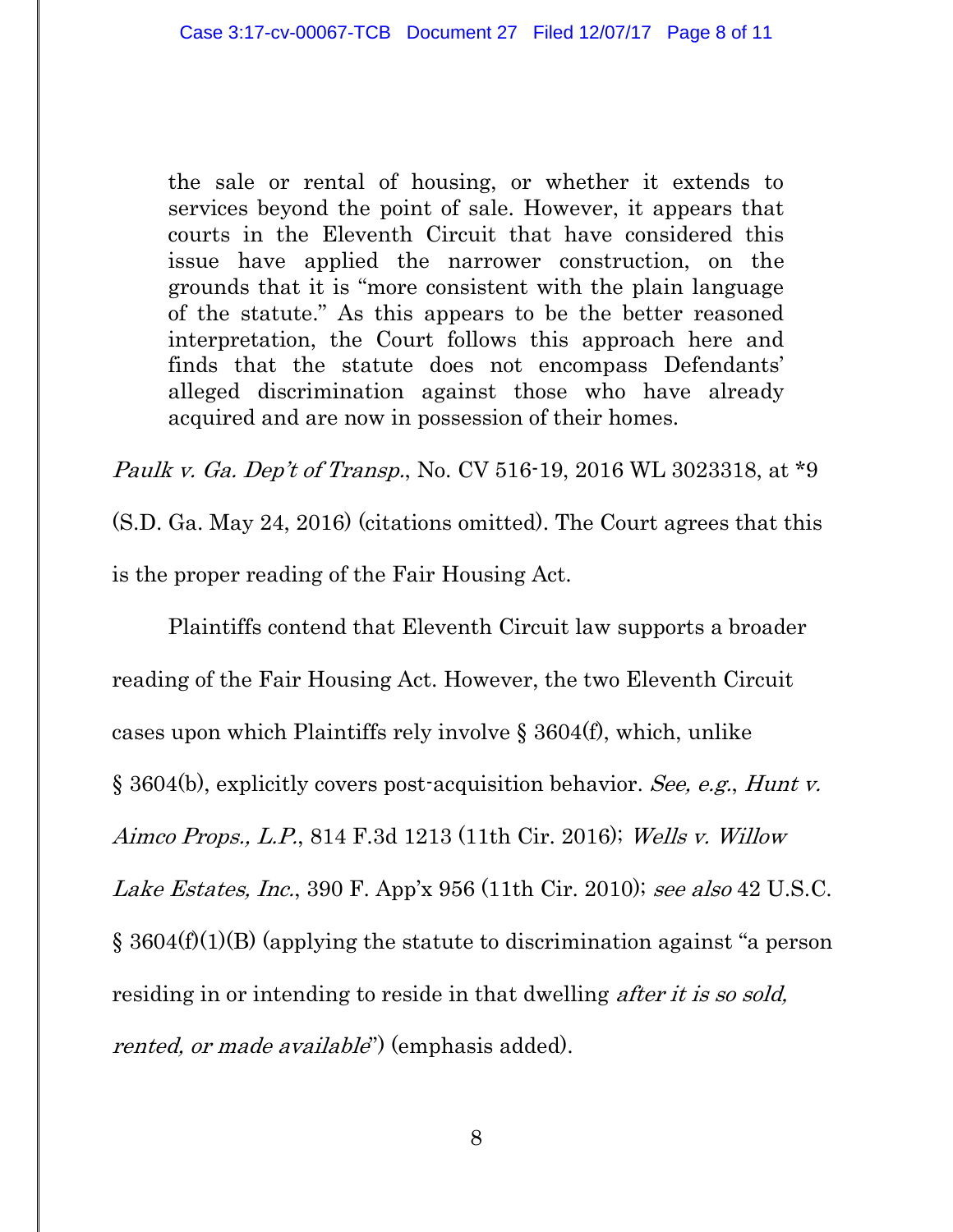Further, the district court cases upon which Plaintiffs rely to support their argument regarding § 3604(b) are distinguishable. See Smith v. Zacco, No. 5:10-cv-360-TJC-JRK, 2011 WL 12450317, at \*6–7 (M.D. Fla. Mar. 8, 2011) (holding that post-acquisition conduct may be actionable under § 3604(b) against a homeowners' association); Savanna Club Worship Serv., Inc. v. Savanna Club Homeowners' Ass'n, Inc., 456 F. Supp. 2d 1223, 1228–30 (S.D. Fla. 2005) (holding that postacquisition conduct may be actionable under § 3604(b) against a homeowners' association due to the unique positions of the owners and relying on Florida state law regarding homeowners' associations); Richards v. Bono, No. 5:04-cv-484-OC-10GRJ, 2005 WL 1065141, at \*3 (M.D. Fla. May 2, 2005) (holding that the unique circumstances of the landlord-tenant relationship render post-acquisition conduct actionable under § 3604(b) against a landlord: "Because the plain meaning of 'rental' contemplates an ongoing relationship, the use of that term in § 3604(b) means that the statute prohibits discrimination at any time during the landlord/tenant relationship, including after the tenant takes possession of the property."). This action involves neither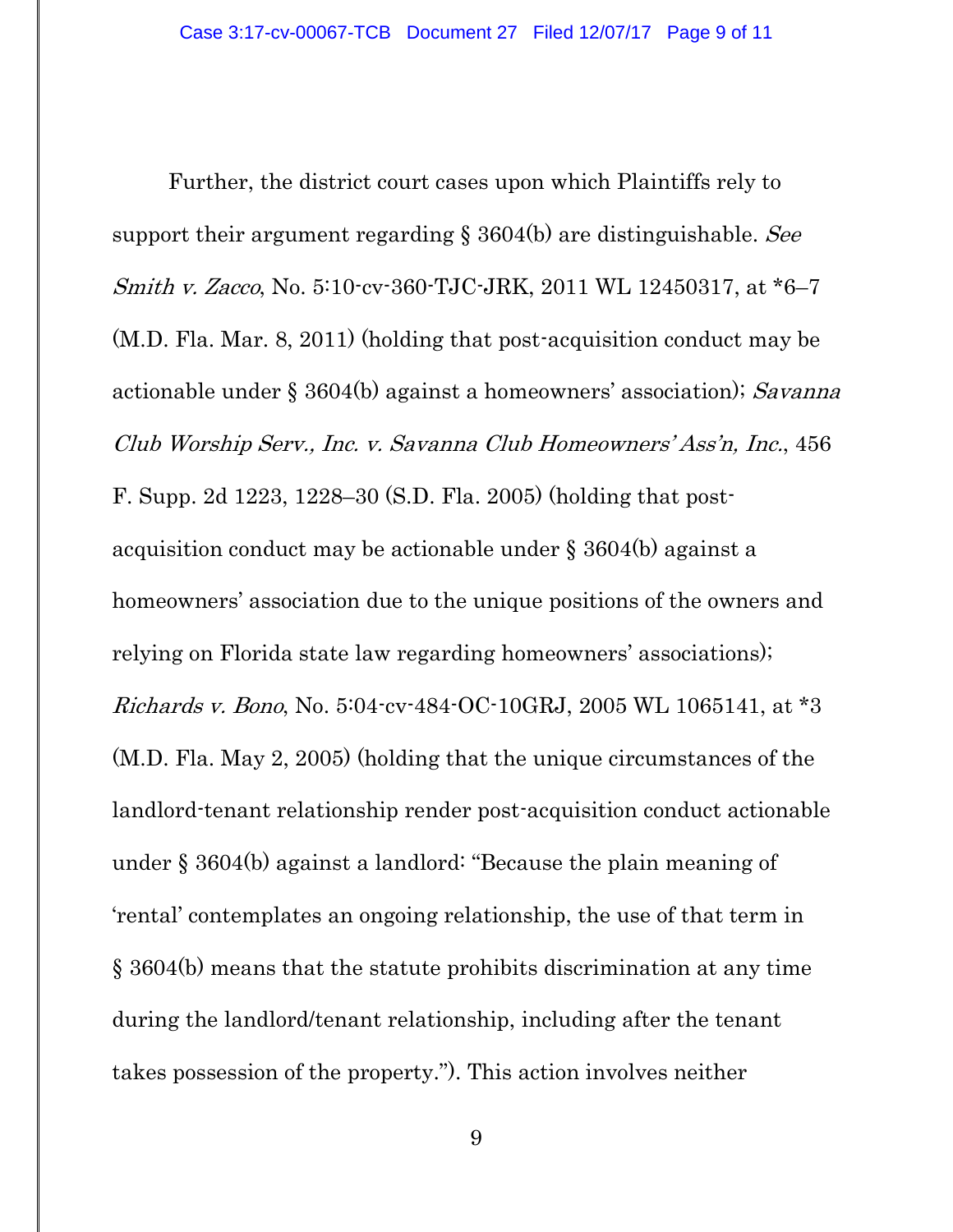allegations against a landlord nor those against a homeowners' association. As unfortunate as Plaintiffs' situations are, because they do not involve the inability to acquire housing, they do not present cognizable claims under the Fair Housing Act.

Having dismissed Plaintiffs' only federal claim, the Court declines to exercise supplemental jurisdiction over the remaining state law claims. United Mine Workers of Am. v. Gibbs, 383 U.S. 715, 726 (1966) (holding that a federal court's exercise of supplemental jurisdiction over state law claims is discretionary); Gross v. White, 340 F. App'x 527, 531 (11th Cir. 2009) (holding that the district court did not err by declining to exercise jurisdiction over plaintiff's state law claims where plaintiff's federal law claim was subject to dismissal).

#### III. Conclusion

For the foregoing reasons, Defendant's motion to dismiss for failure to state a claim [16] is granted. Plaintiffs' Fair Housing Act claim is dismissed with prejudice, and its state law claims are dismissed without prejudice. The Clerk is directed to close this case.